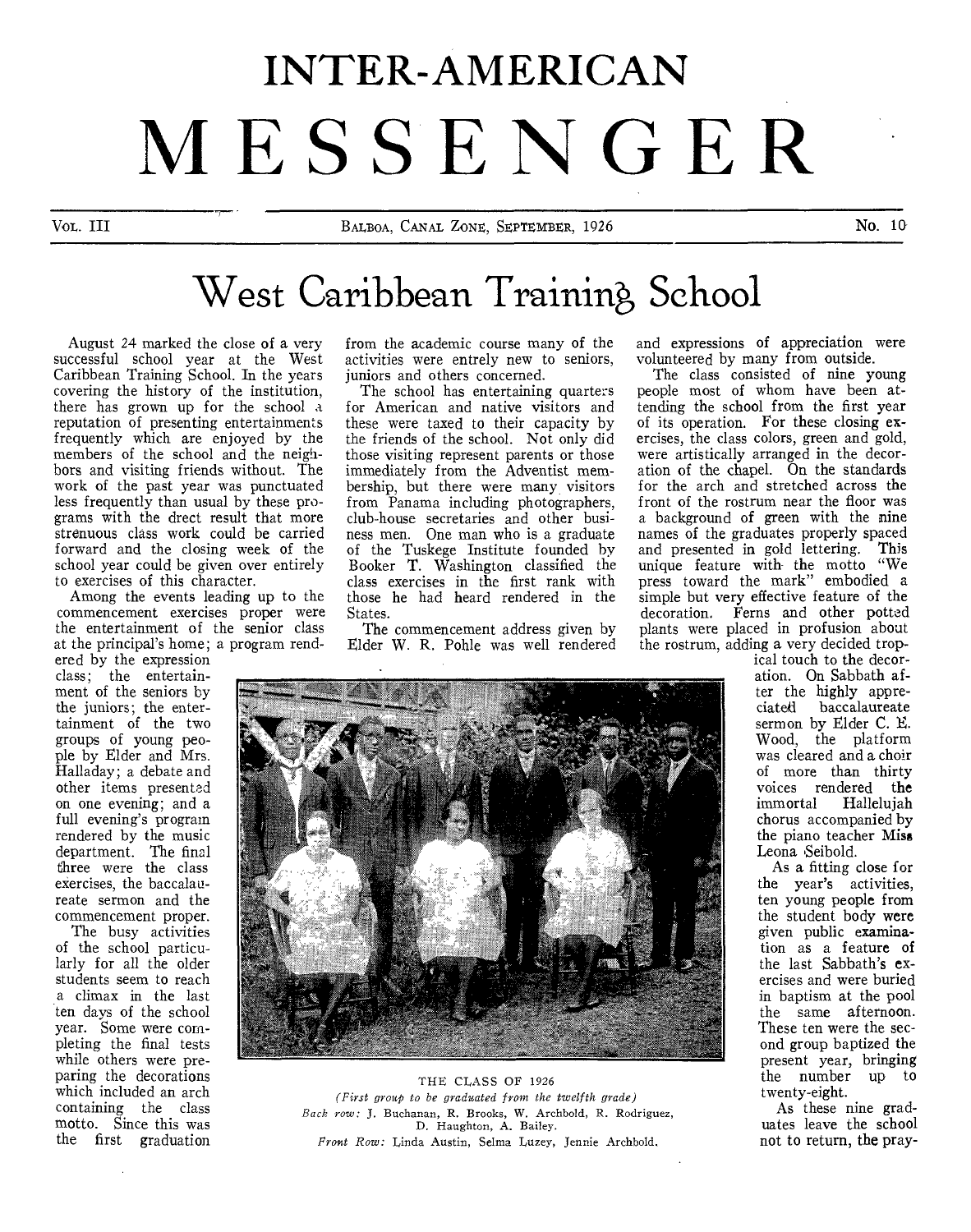ers of all go with them, and I feel certain that the readers of the MESSEN-GER bid them God's speed in their endeavor to fill their places in service for the Master. C. L. STONE, *Principal.* 

#### *INTER-AMERICAN DIVISION*

 $\overline{\phantom{a}}$ 

April the 25th, the division workers sailed from Cristobal, Canal Zone, for New York. Upon arriving in the States a short time was spent in Washington, and from there we went on to our union and division meetings, which were held at Wabash Valley Sanitarium, Lafayette, Indiana. This institution is pleasantly located on the banks of the Wabash river and our delegates present at the meetings were entertained very hospitably by the Sanitarium family.

During the first week the Antillian, Aztec, and Caribbean unions held their annual committee meetings, at which time study was given to the budgets for 1927, besides the many other problems in connection with the work in these union fields. The annual division meeting convened the second week. In addition to the representatives present from the different mission fields of the Inter-American Division, we were favored by the presence of the following brethren from the General 'Conference: Elders C. H. Watson, B. E. Beddoe, W. E. Howell, C. W. Irvin, N. Z. Town, J. A. Stevens, and Brother J. J. Ireland.

On account of the far-flung territory of some of the unions it was thought advisable, after careful study, to organize another union conference. fields comprising the Guiana Mission, Leeward Islands Mission, and the South Caribbean Conference Union. The mission fields of the Guianas and the Leeward Islands are to be organized into conferences before the end of the year.

To the Caribbean Union are added the fields of Honduras and Guatemala-Salvador which were formerly a part of the Aztec Union Mission. It is very probable that the headquarters for the Caribbean Union Mission will be located at San Jose, Costa Rica. Elder W. E. Baxter will still have charge of the work in this union. Elder M. N. Hollister, president of the Kansas Conference in the States, has accepted the call to the presidency of the East Caribbean Union with headquarters at Port of Spain, Trinidad. We believe, with the organization of this new union, it will help to facilitate the work in such a way that more effective service can be rendered in the different fields.

Our division business not all having been attended to, sessions were called at different times during the General Conference, in Milwaukee, and the work was finished after the close of this meeting. It will be of interest to the readers of the MESSENGER to know that several new recruits were called at the time of the conference, and a list of thirty-five was in the hands of the General Conference Committee for workers with their families to come forward to the different fields of the Inter-American Division.

From the States I went into Mexico, spending two weeks in Mexico City where  $\tilde{I}$  did the auditing of the Aztec Union for the year 1925, also the Mexican Mission and the Imprenta La Verdad up to the time the books were turned over by the union treasurer, C. V. Williams. Notwithstanding the changes the brethren have had to make in the Aztec Union on account of existing conditions there, still the work goes forward; and they report that every change has been for the advancement of the work of God in that field.

Leaving Mexico City, I returned to the division headquarters, after an absence of fourteen weeks, by the way of Vera Cruz and Havana, Cuba. While in Havana it was my privilege to call at the Cuban Mission headquarters and to spend a little time in the office of Dr. H. G. Leland, who reports that since securing his license in Cuba and opening his office, he has been meeting with success. We wish many more of our doctors were located in the different fields of the division.

It would seem that with the advance steps which have been taken throughout the field that we should see much accomplished for the Master during the remaining months of this year.

F. L. HARRISON.

## RECOMMENDATIONS OF GENE-RAL INTEREST ADOPTED DUR-ING THE ANNUAL COUNCIL OF THE INTER-AMERICAN, DIVISION **COMMITTEE**

Ÿ.

#### MAY 11 TO JUNE 15

At the time of our Division Meeting quite a few actions were taken regarding our work in general throughout the division. We have thought it would be interesting to our people to read these, so we are putting them into the MESSENGER. The first one is "Gratitude to God" for His blessings and protecting care that has been over the work and workers. We believe that all of our people will wish to join in the re-dedication of their lives more fully to God to help in His work.

#### *Gratitude to God*

*Whereas* the good Lord has held His protecting hand over His workers in the Inter-American Division during the past year, and has abundantly blessed with an increase of souls brought into the Truth, as also in the amount of tithes and offerings,

*Revolved* that we hereby express our sincere gratitude to Him for these blessings and mercies, and that we re-dedicate our lives to Him for the speedy finishing of the work in this division, and in all the world in this generation.

#### *Tithes*

*Whereas* the tithing system is God's plan for providing for the sustenance of His ministers and servants, and whereas the greatest blessings are bound up with the faithful following out of this system,

*Voted we* recommend (a) That a definite effort be made in all our fields to arouse the constituency to faithfulness in the matter of tithe paying, emphasizing the fact that tithe paying is as sacred an obligation as Sabbath keeping;

(b) That all our workers, but especially leaders of churches and companies, be admonished to cooperate with the leader of the field in placing before the members of our churches their responsibility with regard to this sacred duty;

(c) That superintendents and local church leaders make definite efforts to reclaim the careless and indifferent members by means of personal visits and prayers;

(d) That the officers of our churches set a noble example to their flocks in the matter of tithe paying, and that no member who withholds the Lord's tithe be invited to occupy an official position in the church;

(e) That a reminder chart, recording the weekly income of tithe in .diagram fashion, be exhibited in each church in a conspicuous place;

(f) That candidates for baptism receive early and careful instruction with reference to the sacred obligation of tithe paying and that they be expected to comply with this obligation along with Sabbath keeping and other require, ments before they are admitted to the rite of baptism; and

(g) That our tract societies and institutions, such as schools, sanitariums, etc., be encourage to return to the conference treasurer a tithe of their net profits.

*Voted* that we recommend the goals for offerings for 1927 be as follows: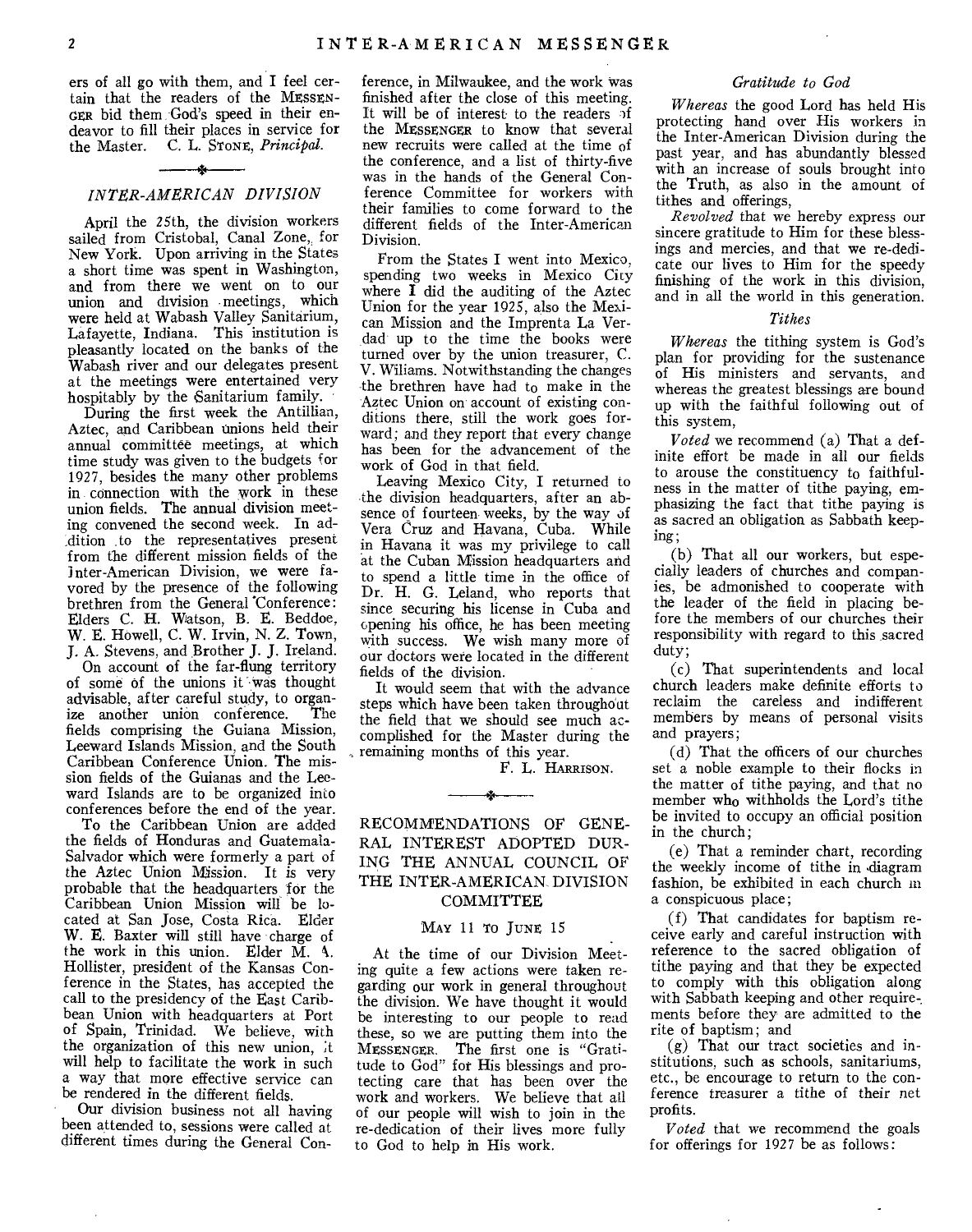#### *Goals for Offerings for 1927*

|               |  | (a) Ant. $Un.$ Aztec Un. Carib. Un. |     |                                            |  |
|---------------|--|-------------------------------------|-----|--------------------------------------------|--|
|               |  |                                     |     | 20. Cuba - 50 Guatemala 15 Venezuela       |  |
|               |  |                                     |     | 20. Haiti 10 Honduras .20 Colombia         |  |
|               |  |                                     |     | S. Domingo .30 Sonora .20 S. Carib. .15    |  |
|               |  |                                     |     | 15. Jamaica 15 Tehuan'pec 15 Leeward I. 15 |  |
|               |  |                                     |     | 12. Bahamas .10 Central .15 Br. Guiana.    |  |
|               |  |                                     |     | P. Rico .45 Yucatan .20 W. Carib. .18      |  |
|               |  | Gulf 15                             |     |                                            |  |
|               |  | Occidental .15                      |     |                                            |  |
| Aver. .26 2-3 |  |                                     | -17 | $.162 - .3$                                |  |

(b) That for all our foreign workers the goal shall be .60 cts. per week per member.

(c) That the division treasurer include in statistical reports the standing of each field so that members may know that Sabbath Schools are expected to raise half the mission goals.

#### *Week of Sacrifice*

*Whereas* the Week of Sacrifice has brought great blessings to those who in past years have taken part in it, *we* 

*Recommend* (a) That as leaders of the different fields in this division, we pledge our cooperation in the Week of Sacrifice plan;

(b) That, in order to secure more liberal offerings on this occasion, the Week of Sacrifice be removed from its proximity to the Week of Prayer and the Annual Offering, and the 13th Sabbath offering in December, to a more convenient time in the year; and that we suggest that the offering for 1927 be taken on the occasion of the Midsummer offering;

(c) That leaders in churches encourage their members to prepare for a liberal offering by preparing for it systematically beforehand, week-by week and month by month, following the plan recommended by Paul in 1 Cor. 16: 1, *2.* 

#### *Home Missonary Department*

*Whereas* definite instruction has been given to us that "the work of God in this earth will never be finished until the men and women comprising our church membership rally to the work and unite their efforts with those of ministers and church officers;" and realizing that those who are leading our church members need to catch a clearer vision of the Lord's plan for the finishing of the work, and to receive instruction concerning the most successful methods of carrying forward this work, therefore, we

*Recommend* that Home Missionary Conventions be held in each union of the Inter-American Division.

*Inasmuch as* theLord is calling every church member to service for the finishing of the work and these members need the inspiraton of a missionary organization, which will plan and outline work for them, therefore, we

*Recommend* that a missionary committee be organized in all of our churches, in accordance with the recommendations of the General Conference Home Missionary Department; and

*Whereas* many of our church members are uninformed concerning the instruction the Lord has given regarding the laymen's movement, and concerning the Home Missionary plans which are being successfully used in other parts of the field, therefore, we

*Recommend* that the Inter-American Division provide this literature for the upbuilding of the Home Missionary organization.

*Inasmuch as* financial conditions are not favorable for a uniform date for the Harvest Ingathering campaign in the division, therefore, we

*Recommend* that the various fields conduct their campaigns in the months of February and March, or September and October, according to existing conditions.

*Whereas* there are possibilities before us of greatly increasing our Harvest Ingathering receipts, therefore, *we* 

*Recommend* the adoption of the following plans, which have proved successful:

(a) The use of loose-leaf solicitor's books by our workers in order to segregate the larger donations from the smaller.

(b) Securing influential names to head the list.

(c) Team work in calling upon influential firms.

(d) Same workers call on same people each year.

(e) Letter of introduction.

*Harvest Ingathering Goals for 1927* 

*Voted* that the goals for 1927 be as follows:

| Conference and Mission Goals |            |  |  |
|------------------------------|------------|--|--|
| Santo Domingo                | \$1,000.00 |  |  |
| Haiti                        | 1,000.00   |  |  |
| Leeward Islands              | 1,000.00   |  |  |
| Porto Rico                   | 3,500.00   |  |  |
| Cuba                         | 5,000.00   |  |  |
| Honduras                     | 600.00     |  |  |
| South Caribbean              | 5,000.00   |  |  |
| Guatemala                    | 500.00     |  |  |
| West Caribbean               | 6,000.00   |  |  |
| <b>Jamaica</b>               | 3,500.00   |  |  |
| Central Mexico               | 350.00     |  |  |
| Venezuela                    | 500.00     |  |  |
| Colombia                     | 2,000.00   |  |  |
| Guiana                       | 1,000.00   |  |  |
| Sonora                       | 400.00     |  |  |
| Yucatan                      | 50.00      |  |  |
| Bahamas                      | 100.00     |  |  |
| Gulf                         | 100.00     |  |  |

| Tehuantepec | 200.00      |
|-------------|-------------|
| Curacao     | 500.00      |
| Total       | \$32,300.00 |

#### *Orders for Big Week Literature*

*Voted* we recommend that orders for Big Week literature from churches and indviduals be handled as far as possible on the same cash basis as the orders for other literature.

#### *Subscription Book Prices*

*Voted* that we re-affirm action with reference to the increase of the prices of the subscription books, which reads as follows:

"That all the colporteurs be educated to sell the large books, in harmony with the recommendation made at the Caribbean Union meeting;" and

*"Whereas* the fields have extremely high freight and custom duties, and charges peculiar to these Latin lands, and as a result of this the aggregate expense of carrying on business is 16.5% of the net business, exclusive of salaries, thus leaving no earnings for building up a working capital,

*"We recommend* (1) increasing the prices of subscription books sufficiently to enable the publishing house to allow the tract societies  $65\%$  instead of  $60\%$ as at present.

(2) Closely adhering to the General Conference financial policy of making collections.

(3) Keeping colporteurs and churches constantly informed as to their exact *standing* by simple statements or the Statement-Invoice plan.

(4) Reducing stocks as far as is consistent with the needs of the field.

(5) Relieving the tract society during the period of building up its working capital of every possible financial burden."

#### *Temperance "El Centinela"*

*Voted* we recommend that at least one issue of *El Centinela* per year be dedicated to the cause of temperance, and three other special numbers be issued during the year.

#### *"El Centinela" Circulation*

*Whereas* the Spirit of Prophecy has admonished us in these words, "Let us now by the wise use of periodicals and books preach the Word with determined energy, that the world may understand the message that Christ gave to John on the Isle of Patmos," and

*Whereas* in spite of the many difficulties that stand in the way of the circulation of the *Centinela* some are increasing their sales,

*Voted* we recommend that a definite effort be put forth in all parts of the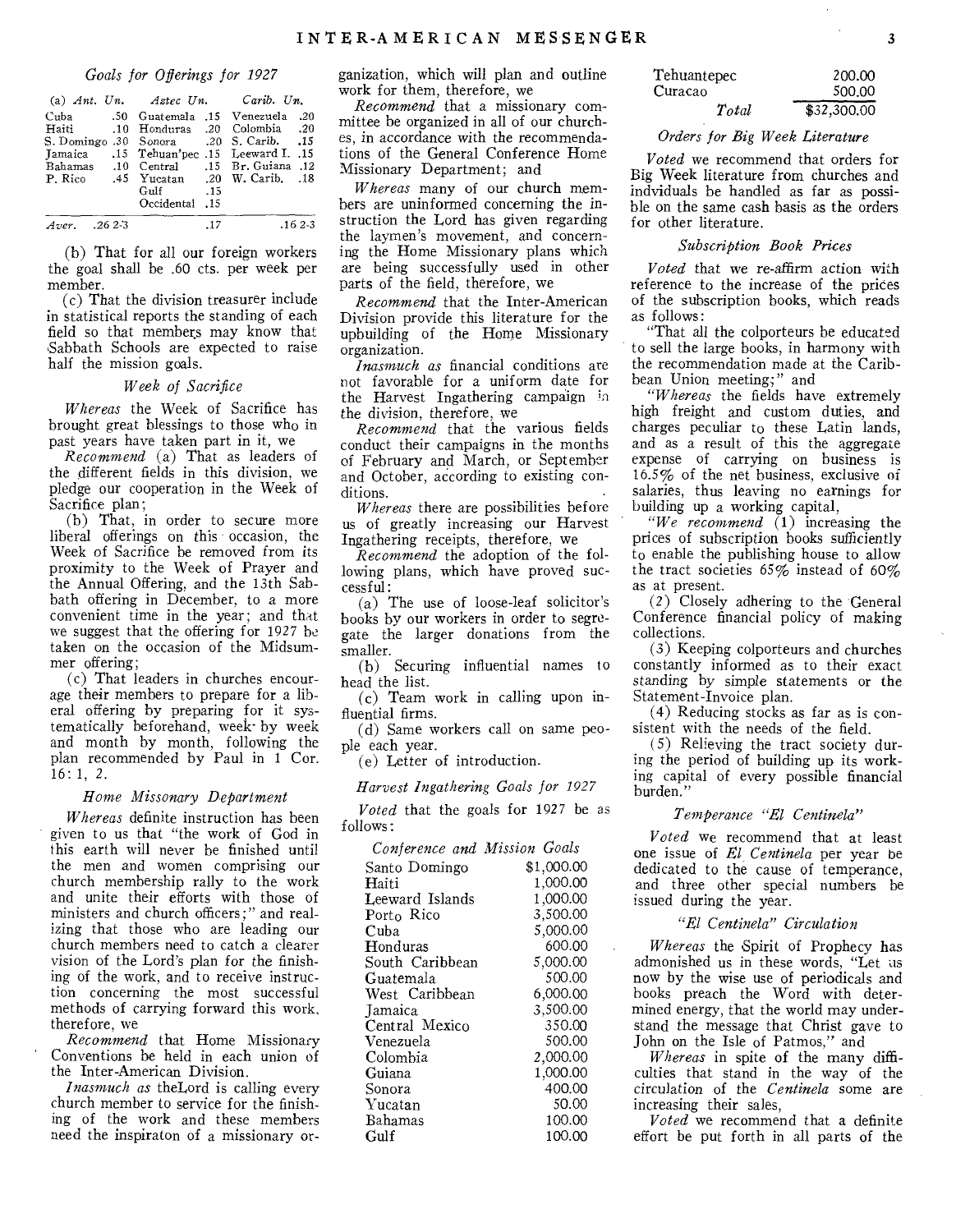#### field to double the present circulation. *Preparation of Manuscript for Spanish "Testimonies"*

In view of the urgent need of our rapidly increasing Spanish-speaking membership of a more thorough knowledge of the teachings of the Spirit of Prophecy, and

In view of the inability of these members to get this knowledge until more of the Testimonies and other writings of Sister White are translated into the Spanish language,

*Voted* that we favor the plan of the E. G. White Estate Trustees to prepare manuscripts for publicaton of a five volume set of selections from the Testimonies, and that on behalf of our Spanish-speaking constituency we express our appreciation of what is being undertaken along this line.

#### *Ministerial Reading Course*

*Whereas* the Ministerial Reading Course is proving a great blessing to those who are taking it, therefore,

*Voted* we recommend that all our ordained and licentiate workers enlist as members of the Association, and that steps be taken to provide Spanish books for the native workers.

#### *"Liberty" Magazine for Inter-American Division*

*Whereas* the Sunday law movement is assuming continually increasing proportions in all countries in the Inter-American Division, therefore,

*Resolved* that we encourage each union to devise plans whereby the *`Liberty"* magazine may be supplied to all legislators and to editors of the leading periodicals in the territory of the Inter-American Division.

#### *Spanish "Messenger"*

*Voted* that we recommend a Spanish paper to be issued from the division; this to be as nearly a duplicate of the English as may seem advisable.

#### *Investment Fund*

*Voted* (a) that we encourage our Sabbath school members to bring in their investment fund money to the church week by week, and have it deposited there;

(b) and that it be made clear to the churches that the money derived from the Investment Fund is not to be used in enlarging the offerings given on the 13th Sabbath.

#### *13th Sabbath Overflow for Inter-America*

*Whereas* the General Conference plans to have the Inter-American Division receive the overflow from the 13th Sabbath oflering of the second quarter of 1927,

*Voted* that a vote of thanks be sent to the General Conference in appreciation of their interest in this field.

#### *Missionary Volunteer Department*

*Voted* that we conduct Reading Courses consisting of books that will be simple and easily understood, as well as cheaper in price than the ones that are usually found in our Missionary<br>Volunteer Reading Courses. These Volunteer Reading Courses. courses to be known as the Missionary Volunteer Reading Courses for the Inter-American Division.

#### *Spanish Missionary Volunteer Reading Course 1927*

*Voted* (a) that the Spansh M. V. Reading Course for the Inter-American Division for 1927 consist of "Testimonios Selectos" and *El Monitor* for one year.

(b) That the English senior M. V. Reading Course for 1927 consist of "Christian Experience and Teachings," and the *Youth's Instructor* for one year.

(c) that the English junior Reading Course for 1927 consist of "Stories Mother Told," and *Our Little Friend* for one year.

#### *Junior Standard of Attainment*

*Whereas* the present Junior Standard of Attainment Manual in English does not suit the particular conditions in this division,

*Voted* we recommend the revision and completion of that leaflet by adding the answers to the one hundred questions on Denominational History, thus making that study more simple and attractive for our juniors.

*M. V. Goal for 1927* 

*Voted* we recommend that the Missionary Volunteer Division goal for 1927 be as follows:

5000 M. V. members by December 31, 1927

3000 M. W. observers

- 600 B. Y. certificates
- 250 Standard of Attainment certificates
- 350 Reading Course certificates
- 3000 Pocket Leaguers
- 300 Conversions

*Census* 

*Voted we* recommend that a census of the children and young people in each field of the division be taken; to be completed not later than May 1, 1927.

#### *Spanish Denominational History Text-Book*

*Whereas* the need is great for a simple textbook in Spanish (on Denominational History) for the use of those of our Spanish constituency who wish to study for the Standard of Attainment,

*Voted* (a) that the Denominational textbook of one hundred twenty-five questions and answers which has been prepared by Sister Mary Robertson-Edmed be translated into Spanish and adapted to our needs as soon as possible.

 $(b)$  that a list of questions and texts in Bible Doctrines be included, thus making the booklet a text book in Standard of Attainment work.

#### *Reading Matter for Spanish Children*

*Whereas* there is a great famine for proper reading matter for the younger children in the homes of our Spanish believers,

*Voted* we recommend that the division committee give study to the problem of providing such reading matter, possibly by endeavoring to persuade our friends in South America to add one or two pages for juniors to *El Monitor,* our Spanish youth's paper.

#### *Medical Work in New Fields of Inter-America*

*Whereas* there is great need of opening up medical work in the many new fields of the Inter-American Divsion,

*Voted* we recommend that investigation be made concerning the possibility of securing some of the young physicians from Loma Linda and Southern California who are anxious to take up medical missionary work in foreign fields.

#### *Organization of a New Union*

*Voted* that we recommend that the Leeward Island Mission, South Caribbean Conference, and the Guiana Mission be organized into a union conference with headquarters at Trinidad; that this become effective January 1, 1927.

#### *Name for New Union*

*Voted* that the name for the new English Union comprising the Guiana, Trinidad, and Leeward conferences be the East Caribbean Union.

*East Caribbean Union Training School Voted* that the new school to be located in the East Carbbean Union be called the East Caribbean Training School.

#### *Fields Added to Caribbean Union*

*Voted* that we recommend, for a more efficient operating plan, that the fields of Guatemala, Salvador, Honduras, British Honduras, and the Bay Islands be included in the Caribbean Union and that the headquarters for the Caribbean Union be in Costa Rica or Panama.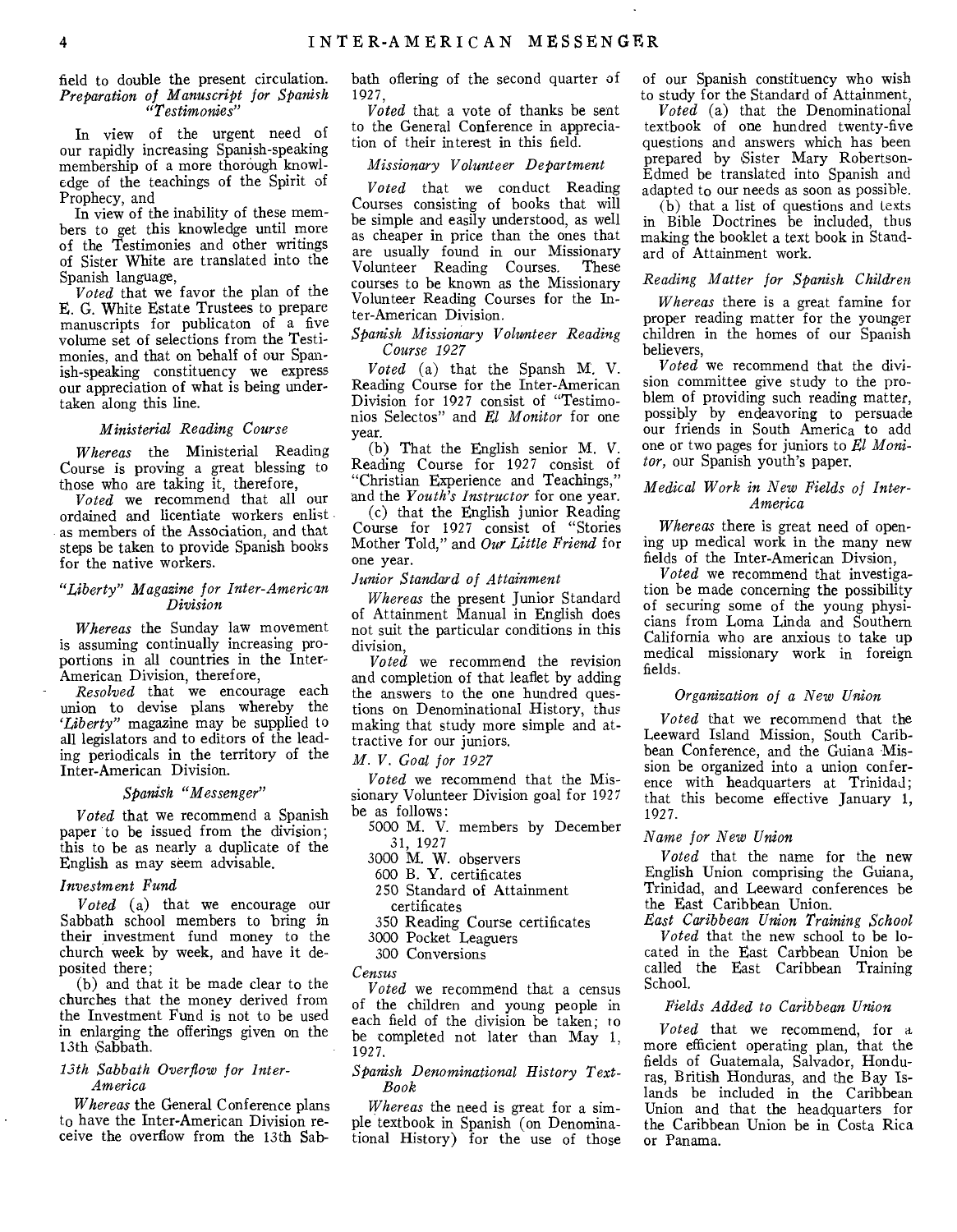*Change in Name of Aztec Union Voted* that the name of the Aztec Union be changed to the Mexican Union. F. L. HARRISON, *Secretary.* 

#### *ATLANTIC-COLOMBIA*

The work is onward in this field, with doors wide open wor the advent messenger. I recently took a month's trip to visit Brother Redondo's field of labor in the Sinú region, and found many things to bring encouragement to our hearts. On my trip I wished to try for myself the sale of *El Centinela,* and sold about 100. I think I could have sold fifty more if I had them with me, for the people are ready to buy.

The Lord gave me the privilege of *giving* some Bible studies on the boat which runs on the Sinu. One day I was seated at the table two hours with the captain and a prominent man from Cartagena, while others looked on and listened, as we studied the Bible testimony on various points.

I found Brother Redondo and family well and of good courage. They live in Vilches, and have a hall there, but most of their meetings are held in the chapel, which also serves as a church school room, in that part of Cerete called Santa Teresa, about a kilometer distant. We held various services in both these places. In Retiro, a little village about a league distant, we held an evening service with about 150 present—practically all the population  $\overline{I}$  should judge. Brother Castro, one of the two men who made the long trip to Barranquilla last year in search of our mission, now lives in Carillo, four leagues down the river. He is an enthusiastic messenger of the truth, and, although he had been there but a short time, already he has three families greatly interested. There are 14 adults in these families. One of the men, when it was known that he was accepting Protestantism, was arrested on a false charge, and placed in the stocks for three days before being released. He told me that he was happy even while in the stocks, and that lie intended to follow the religion of the Bible regardless of how he might be persecuted. We held a meeting at this man's house, with about two hundred attentive listeners. Except for one meeting held by Brother Redondo years ago when he was a Presbyterian, this was the first Protestant service ever held in that town.

The owner of the theatre in Cereté offered it for an evening meeting, free of charge. We accepted, advertized well, and had not less than 600 present, who gave perfect attention to the message of the Lord's coming and the necessity of preparing to meet Him. Probably not more than a dozen besides our people were Protestants. That whole fertile valley seems to be open to the preaching of the Word. There is no persecution, and the people invite us to hold meetings, and attend in large numbers, and give splendid attention.

We wanted to go to Tierra Alta, a long ways up the river, but the launch was not running, and I could not take two weeks or more to go on horseback, so we left this trip for another time. There are people keeping the Sabbath there, and calling for a school, and asking for baptism.

During my stay a couple who had been keeping the Sabbath were married. One thing in connection with the wedding showed the hand of the Lord. We had wanted to go to San Carlos, about four leagues away, but could not do so until the day before the wedding. On passing through Cereté we called at the house of the secretary of the municipal court. He was not at home, so we left word that we would be ready for the wedding the next morning. While we were gone that day, the judge tried to find us to tell us that we had forgotten to notify the parish priest a month in advance, as is required by law, so that the priest may disuade Catholics from contracting a civil marriage. The next morning, when Brother Redondo went to get the judge, the latter said he could not perform the ceremony. But Brother Redondo told him that all things had been made ready, and that it would be a serious reflection on him to fail to appear, so he consented and came. If he could have found us the day before and notified us, the wedding would not have been celebrated. The following day, which was the Sabbath, it was my privilege to baptize this couple. I am sure they will make staunch Seventh-day Adventists. On my return to Barranquilla the brethren here were very glad indeed to accept these, together with Brother and Sister Castro, who had been baptized previously, as members of our church. We hope some day to organize a church in Cereté, as there are others preparing for baptism.

The same day that we went to San Carlos, a man came to the house asking for an explanation of the mark of<br>the Beast. Brother Redondo and Brother Redondo and Brother Castro, who happened to be there, gave him explanations on the points desired, and sold him some books on our message and he went his way well pleased, and asked us to visit him. He lives several days' journey up the river.

The Catholic people of that part are very superstitious. For example, when we went up the river on the launch, my attention was called to a big ceiba tree with candles burning before it. I was told that the people beleved that a saint lives in the tree, so they keep candles burning there a great deal of the time. Some time before my visit a man had passed through Cereté who called hmself "The Prophet Enoch," and pretended to do miracles of healing. Within the distance of two leagues' between Cereté and Mateo Gómez, we found three crosses that had been erected under trees at points where this holy man had rested in his journey. These crosses had been adorned with flowers, and candles were burned before them.

These people need the gospel, and many of them seem willing to hear. We believe that the Lord has much fruit among them, and are perplexed to know how to reach them all. The Lord is going before us, and we are of good courage.

The opportunities for school work in this Mission are limited only by the funds and teachers available. Sister Carmen Redondo has over forty enrolled in her school in Santa Teresa, mostly from Catholic homes. She 's happy in her work, and thankful for the wonderful privilege of reaching the people this way with our message. In Barranquilla we started late in the year, when most of the students were already matriculated in other schools, so our attendance has been small. But we wanted to start this year, anyhow, so as to be ready for next year, and we are assured of a good attendance then. It does my heart good to see children from Catholic homes studying the Bible in our school; and they enjoy coming to the Sabbath-school. Half the attendance is non-Adventist, and only in the kingdom shall we know the full results of sowing the seed in these young hearts.

E. W. THURBER.

#### *OUR TRUTH FILLED BOOKS IN COLOMBIA*

لمعاد

lin a letter received at the division office, written under date of July 22 by Brother F. A. Brower, field secretary of the Central *Colombia Mission, he* relates an experience that he and another brother had with the printed page. We are glad to pass it on to the readers of the MESSENGER.]

"Personally I believe that the colporteur work is one of the best means of winning souls to the truth. We took orders for two thousand dolars worth of books in the eight weeks that we were gone and have delivered one thou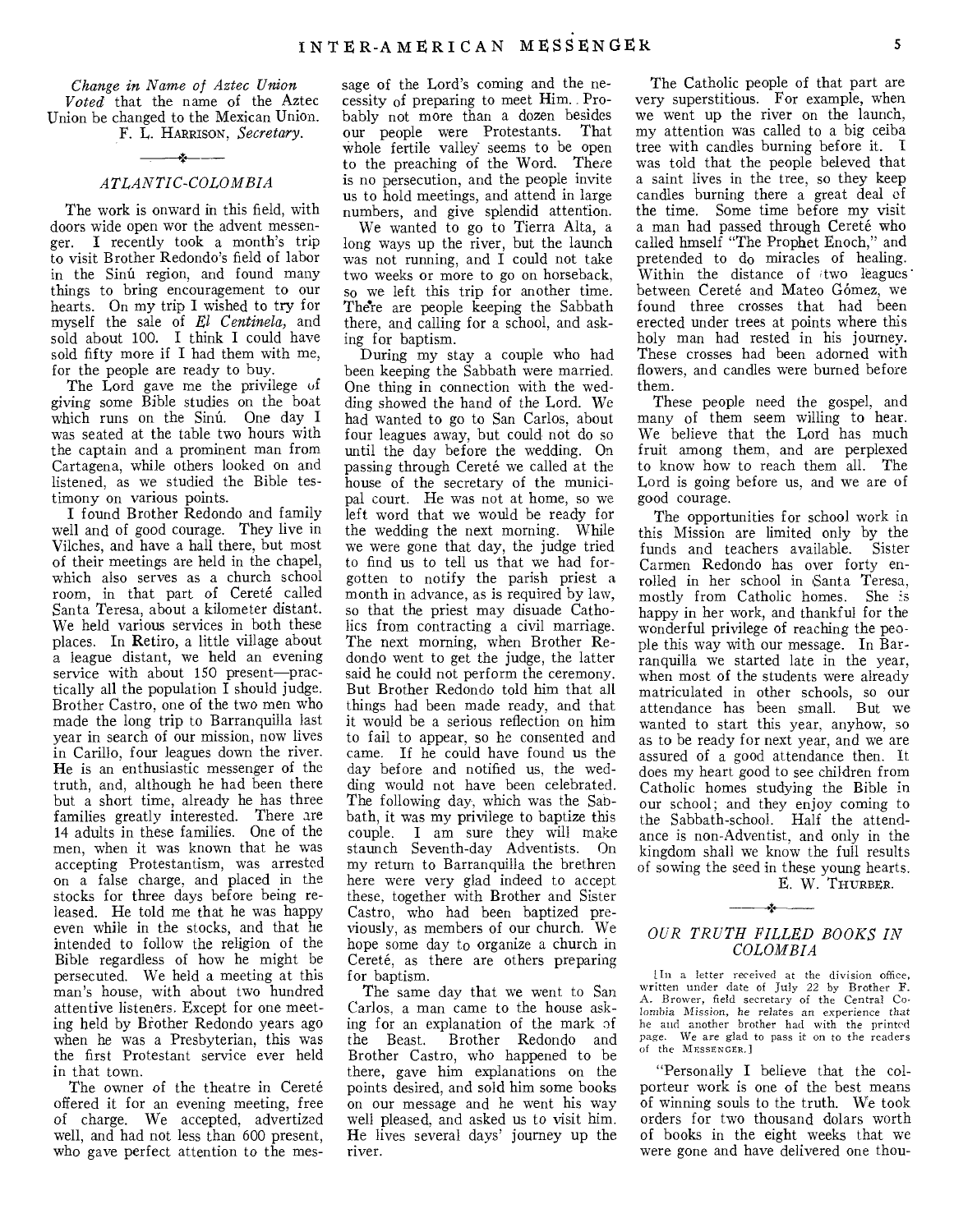sand five hundred dollars worth of them. We also took about four hundred more subscriptions for *El Centinela,* besides selling two thousand copies.

"We walked from Ibague, which is about three thousand feet above sea level, a distance of seventy-two miles over a mountain ridge that at the pass is 10,660 feet above sea level, and down into the valley below on the other side where it gets very hot. We stopped in cities, towns, villages, farms, and stations selling literature and taking orders for we had only a few magazines and small books with us. On the way back, as well as going to Cali, we rode on the train where there was one, but we had twenty five pounds of books with us to sell and deliver on the return trip.

"I can confidently say that the Lord heard our prayers and those of His people and greatly blessed in the feeble efforts that were put forth. To Him be the honor and glory.

"I believe there are great prospects before the man who is willing to work hard in the Master's service in this republic and especially in the Cauca valley. It seems to me that the people are quite ready to hear the message and to obey it. One elderly man told me, `It does not make and difference to me what any man may say or what customs may prevail, I want to do only that which is right in the eyes of God.'

"We have one colporteur who loves to give Bible studies. He has a convincng power that is hard to deny and he is very well versed in the Holy Scriptures. Then there are two other men who I think will bring honor to the cause. They will soon be ready for definite colporteur work. We are waiting for the prospectuses for the book `Patriarchs and Prophets.'

"We hope soon to see more fruits in Colombia as a result of the work that has been done here in the past."

 $\mathbf{r}$ 

#### *MISSIONARY ACTIVITY AT THE AIBONITO TRAINING SCHOOL IN PORTO RICO*

The year just passed, which followed the reorganization of the Aibonito Training School, has been characterized by an active missionary spirit. The members of the Missionary Volunteer Society have gone regularly, two and two, to the near-by town to conduct Bible studies, and to sing, pray, and visit in the homes of the people.

We had the privilege of accompanying one group to the hospital, where they visit every Sabbath, and receive a hearty welcome from those in charge

of the institution, and from the patients. After prayer, one patient said, "We enjoy your visits so much that we anxiously await your arrival every Sabbath. Our faith is being centered around that hope of eternal life." The seed which is being sown is already commencing to germinate.

Some of the students, after putting in the required time at the school, go out in the afternoon and sell our literature. This enables them to do their part in missionary work; and also to assist in defraying their school expenses.

One man of social and political standing, with some hesitation, allowed his daughter to attend our school during the past year. After visiting Aibonito, he said, "I have changed my views concerning this institution, and am convinced that it is the best private school in the island; and I am glad to have my daughter receive her training under such moral and social influences." This man is the proprietor of a widely circulated newspaper, and has published several articles, in which he highly recommends the school and our methods of teaching.

We are praying that the Lord may help us to train workers for the needy fields of Inter-America.

H. MANGOLD.

# $\mathbf{r}$

#### *COLPORTEURS' EXPERIENCES IN PORTO RICO*

The drought in Porto Rico, which has continued for six months, has at last been ended by a hurricane accompanied by heavy rains, which have left the country in a very bad condition; but notwithstanding these conditions the Lord is blessing the efforts of the workers in this field. The summary of the work for the first six months of this year indicates considerable gain over the first half of last year. The colporteurs are manifesting great earnestness and are striving to have the entire island of Porto Rico worked by the end of the year.

One of our colporteurs, Eduardo Acosta, a recent convert to the message, has spent the past six months in one of the hardest sections in our field. In this district even the lives of the police are constantly in danger, and there is a great prejudice against Protestants. But these obstacles have not prevented Brother Acosta from working in this territory, and the Lord has protected him in many ways, and nearly all of his books were delivered.

He relates one experience that came to him when he was obliged to spend the night in a vacant house in a sparsely settled district. As midnight drew near a group of men surrounded the house with the intention of robbing him. They were encouraged by one of the number who said that he had seen the colporteur collecting money during the day. They called to Eduardo to open the door, and said that if he did not they would fire into the house. The house had been well barred, and he refused to open it. In the meantime they attempted to force the doors and windows by prying them open. For almost two hours they continued their efforts. Finally Eduardo knelt to pray, and it was then that they departed to return no more.

At another time, while he was traveling afoot from Añasco to the section of Moca and Aguadilla, he was obliged to cross the Culebrinas River. At the place where he had planned to cross there was no bridge, and the water was deep. When he approached this river he met a man with whom he made a bargain to be carried across the river. Before attempting to cross, the man insisted that the colporteur leave his handbag behind, stating that he would make a second trip for it. But the boy said that he could hold it in his hand without getting it wet. After discussing the matter for a few minutes the man decided to have him carry the handbag; but when he reached the middle of the stream, he threw the boy from his shoulders, and at the same time grabbed the handbag. Eduardo had his arm through the handle and held firmly to it, at the same time throwing the other arm about the man's neck. Then the man tried to drown the colporteur to free himself. He did loose himself, and when he reached the shore he ran into the near-by cane fields. The boy reached the shore safely with his handbag, which was thoroughly wet. It was this that the man was after, for he believed that it contained money or valuables.

Brother Acosta, when making his last delivery, had another experience of a similar character. Early in the morning he started afoot to make a delivery in the country. At several places along the way he noticed two men either before him or a little behind; but, thimting that they were travelers who by chance had happened to be going by the same route he was taking, he paid little attention to them:

In the afternoon, when he had delivered the last book, he returned to the road again, and was ready to commence the homeward journey, when he met the same men again. One of them asked him where he was going, and he replied by describing the direction he was planning to take. They said,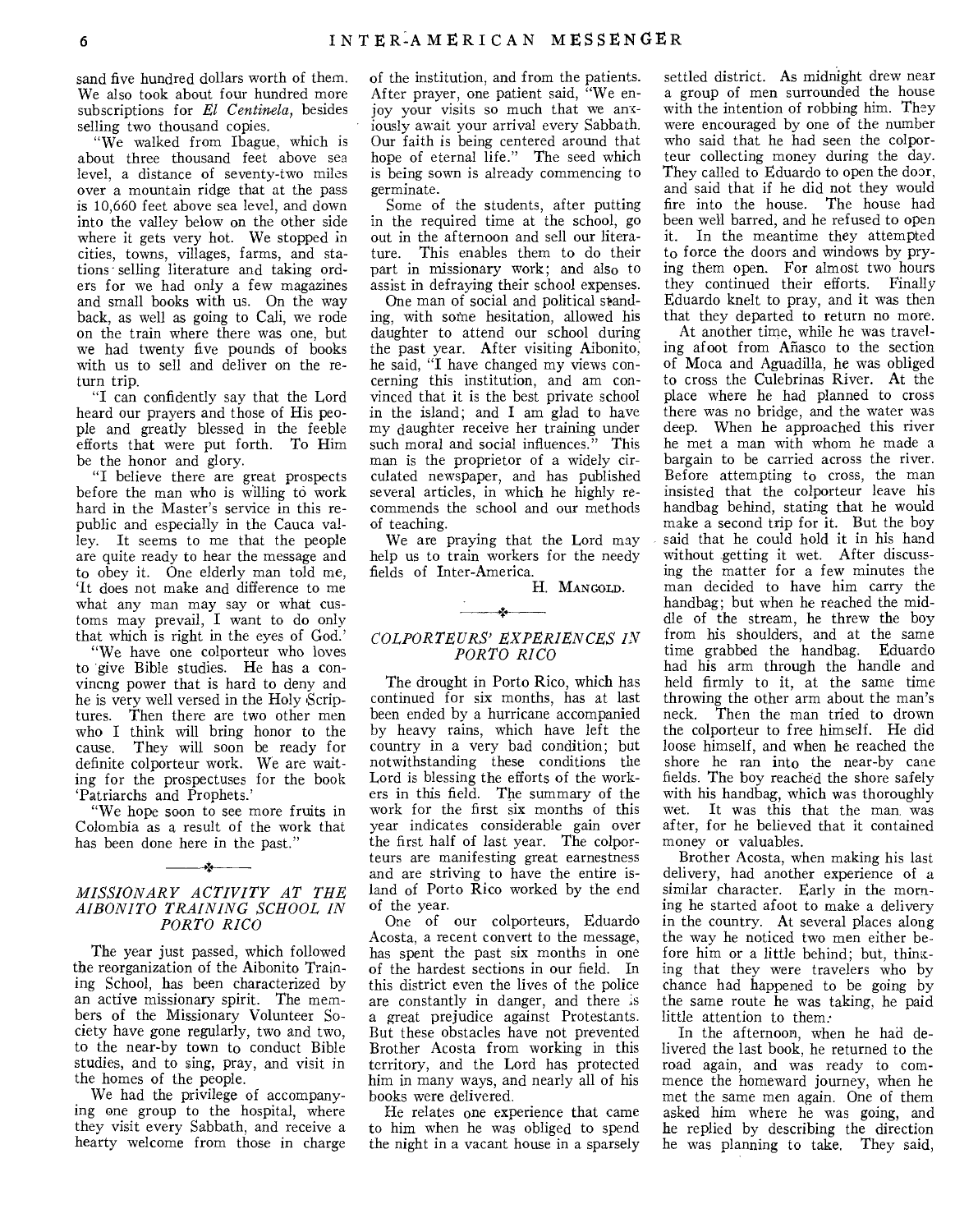"That is also our route, so we can oll go along together."

By this time Eduardo's suspicions were aroused,, for he remembered that they had been following him all day, and probably knew that his books were all delivered and that the money was in his pockets, and he realized that they were waiting for a favorable opportunity to rob him. Seeing a house near, he told them that he had to call there. He did this to see if he could not escape from them. He proceeded to the house, and the men said that they would wait for him a little way down the road. He prayed that the Lord would help him to escape. Immediately after leaving the house he took an opposite course with the purpose of reaching the main highway. The men soon became aware of the fact that he was getting away, and they started in pursuit. The race was a close one. At the very moment that they reached the highway, the Mayaguez and Aguadilla omnibus was passing; and Eduardo, by an extraordinary effort, swung himself upon the steps of the bus while it was in rapid motion, just barely escaping the robbers' grasp.

One more experience will show that the enemy sometimes works in an underhand way. When one of our colporteurs visited a certain district where prejudice was very strong, and the people learned that he was a Protestant, he found it very difficult to deliver his books. One man, after refusing to take his book, offered the colporteur a native refreshment. He drank it with pleasure, little suspecting that it was poisoned. About three o'clock in the afternoon he met a man who expressed his surprise by saying, "Are you alive yet? I never expected to see you alive again after you drank that 'refresco.' They put three spoonfulls of 'tartago' in that drink."

I understand that the native "tartago" is a poisonous fruit and that the quantity that they gave the boy was sufficient to kill him. The colporteur declares that he never suspected it, or felt any evil effect from it.

These experiences emphasize the fact that God is faithful in fulfilling His promise: "The angel of the Lord encampeth round about them that fear Him, and delivereth them."

LEO ODOM.

#### *BOOK WORK IN THE AZTEC UNION*

 $-$ 

While we were attending the General Conference, the men in the field went right along with their labors, with the encouragement of Brethren Ernest Pohle

in the office and Brother V. Calvo in the field. Some are helping to close out our stock of "Heralds" with good success, placing them where they have been sold before, while others are selling "Our Day" with varied experiences in the more fanatical sections of the country. A few are introducing the new book, 'Home Physician," Spanish. The necessarily high price of this medical book keeps the greater percentage of the people from buying, yet many are being sold to officials and leading business people. We hope that we may soon have books which we can place in the hands of the thousands of middle and lower class people who must have the whole message.

Brother Barrera writes that he finds many who will not subscribe for "Our Day" because friends have told them that it is a Protestant publication. He told one lady who asked if it was a Protestant book that it was good for Catholics and Protestants alike, but that if she were an atheist it might be out of place in her home. She decided to give her subscription for the book.

Brother Gonzalez says he heard that a lady subscriber had planned not to take the book she ordered because it was not published by the Catholic denomination, but by praying much he was able to deliver the book "Our Day" and also to sell her three small books.

Brother Mireles is having good success in selling to officials. He sold the medical book to the general treasurer of the State, the mayor of the capital city, the penal judge, the city treasurer, the civil judge, and judge of the district. The governor ordered two books. And while Brother Mireles was trying to deliver a book in a store, the same governor happened in and asked how business was going. He also suggested that the brother visit all the officials of the State, stating that they needed such books. Then Brother Mireles took the opportunity to recommend other books we publish, mentioning "Great Controversy' and "Our Day," which the governor immediately subscribed for.

It is not often that our men get into serious difficulty, but one lost a day's work recently while he was kept in jail until the local authorities telegraphed us to learn if he was our authorized representative. Another endeavored to deliver a book to a lady subscriber but she refused to take it. She spoke in such loud tones that a number of people gathered around. Some one ordered the church bells to be rung, and this brought out a throng of people. The brother tried to calm his customer with prudent words, but in vain. The people were angry and accused our colpor-

teurs of being responsible for the scarcity of priests in the country. But fortunately they let our brethren go on their way to the next town without doing them any harm. When they reached the next town the .news of the recent experience had already spread and the people said the book was known and that they would have nothing to do with it.

The Lord may be permitting these experiences to strengthen the faith of the workers; for they allow none of these experiences to discourage them in their work. We request the ME3- SENGER readers to remember these sacrificing workers in their prayers, that the Lord may protect them and keep them faithful until the end.

H. A. B. ROBINSON.

# $\rightarrow$ *STORM IN THE BAHAMAS*

Eld. W. E. Bidwell, superintendent of the Bahama Mission, gives the following description of the storm which passed over his mission field recently:

"On July 18 and 19 the Bahama Islands were visited by the worst hurricane they have experienced in almost one hundred years. Nearly all the boats in these waters were either sunk or wrecked on the shore. In a number of cases all the passengers and crew were lost.

The city of Nassau seemed to be in the center of the storm, and many houses were blown down and trees uprooted. The trees that were left standing were entirely stripped of their leaves. Sister Paul Ward and her daughter, Mrs. Millie Fernandu, were on board one of the vessels that was reported lost. The wreckage of this boat was found, and also the bodies of two women passengers. Brother Paul Ward, who is the elder of Watling church, and Brother Fernandu have our sincere sympathy in this hour of their distress. Six churches and a large school house are among the public buildings that are in ruins. Our mission buildings were only sightly injured, while recently erected buildings were laid in ruins. None of our people in the city suffered more than a slight loss of property. The big whisky warehouse suffered most; and the rum-running fleet has been almost wiped out.

Our people are of good courage, and see in this experience another sign that God will not always bear with men in their sins."

"PRAYER is the breath of the soul. It is the secret of spiritual power,"

 $\frac{1}{2}$